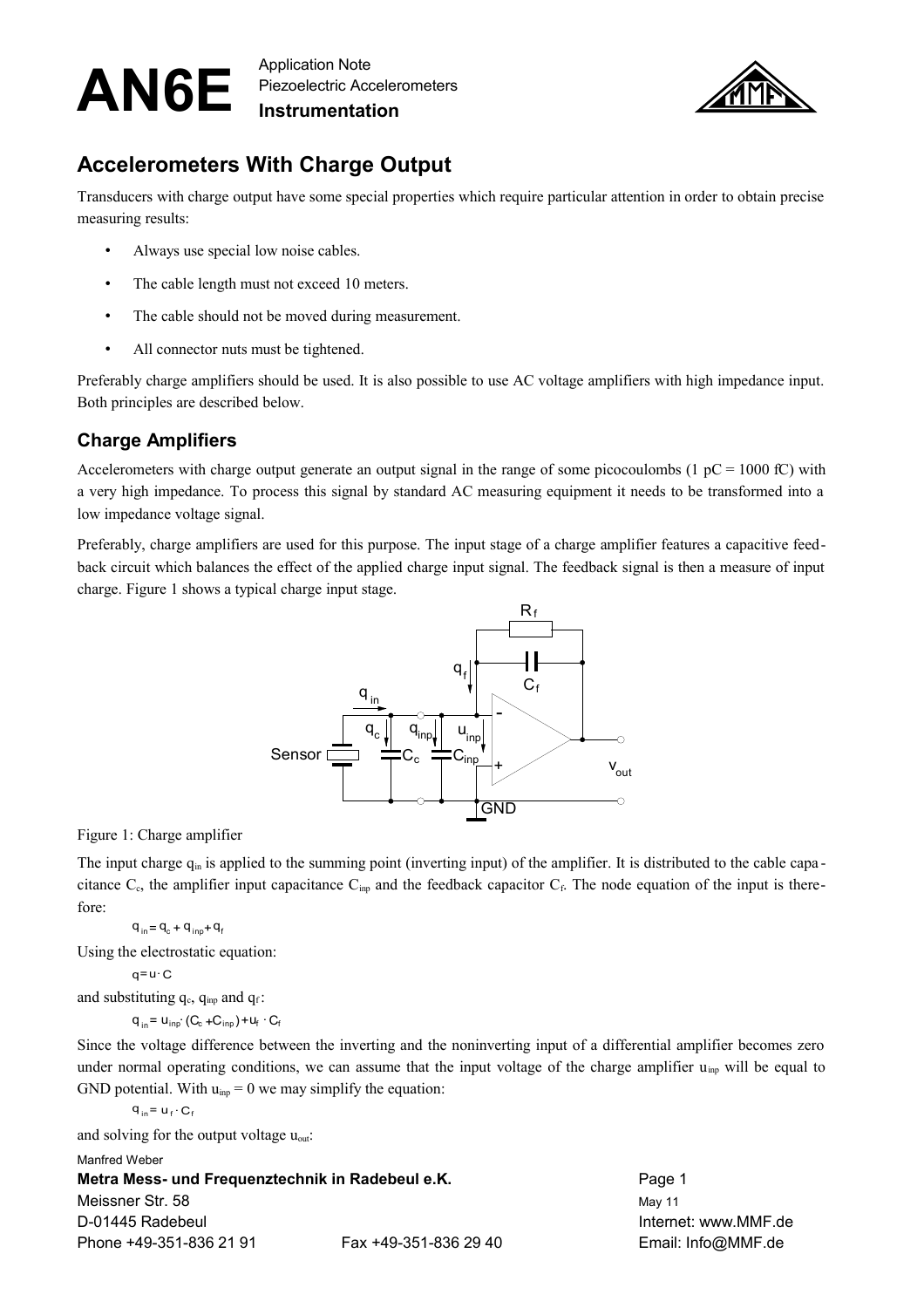Piezoelectric Accelerometers **Instrumentation**



$$
u_{\text{out}} = u_{\text{f}} = \frac{q_{\text{in}}}{C_{\text{f}}}
$$

The result shows clearly that the output voltage of a charge amplifier depends only on the charge input and the feedback capacitance. Input and cable capacitances have no influence on the output signal. This is a significant fact when measuring with different cable lengths and types.

Referring to [Figure 1,](#page-0-0) the feedback resistor  $R_f$  has the function to provide DC stability to the circuit and to define the lower frequency limit of the amplifier. The circuit in [Figure 1](#page-0-0) represents only the input stage of a charge amplifier. Other stages like voltage amplifiers, buffers filters and integrators are not shown.

Typical charge amplifiers are, for example, the **M68** series Signal Conditioners and the **IEPE100** Remote Charge Converter made by Metra.

### **High Impedance Voltage Amplifiers**

Instead of charge amplifiers, high impedance voltage amplifiers can be used with charge mode transducers. In this case, however, the capacitances of sensor, cable, and amplifier input must be considered [\(Figure 2\)](#page-1-0).



 $C_i$  Inner capacitance of the accelerometer  $R_{\text{ino}}$   $\geq$   $C_c$  Cable capacitance C<sub>inp</sub> Input capacitance of the amplifier  $R_{\text{inp}}$  Input resistance of the amplifier B<sub>aa</sub> Charge sensitivity of the accelerometer

<span id="page-1-0"></span>Figure 2: Charge accelerometer at high impedance voltage input

The voltage sensitivity of an accelerometer with known charge sensitivity  $B_{\alpha a}$  and inner capacitance  $C_i$  is calculated to:  $B_{\text{ua}} = \frac{B}{2}$  $\frac{B_{qa}}{C_i}$ 

 $B_{qa}$  and  $C_i$  can be found in the sensor data sheet.

Taking into account the capacitance of the sensor cable  $C_c$  and the input capacitance  $C_{\text{imp}}$  of the voltage amplifier, the resulting voltage sensitivity  $B'_{ua}$  will become lower than  $B_{ua}$ :

$$
B'_{ua} \equiv Bua - \frac{C_i}{C_i + C_c + C_{inp}}
$$

A typical 1.5 m low noise cable Model 009 has a capacitance of approximately 135 pF.

The lower frequency limit  $f_1$  will also be influenced by  $C_c$ ,  $C_{inp}$  and  $R_{inp}$ :

$$
f_{\parallel}=\frac{1}{2\,\Pi\,R_{inp}\big(C_i+C_c+C_{inp}\big)}
$$

The lower frequency limit increases with decreasing input resistance.

**Example:** A charge mode accelerometer Model KS50 with inner capacitance  $C_i = 1.4$  nF is connected to a typical scope input with  $R_{\text{inp}} = 10 \text{ M}\Omega$  and  $C_{\text{inp}} = 20 \text{ pF}$ . The sensor cable capacitance is 135 pF.

Result: The lower frequency limit will be at about 10 Hz.

Manfred Weber **Metra Mess- und Frequenztechnik in Radebeul e.K.** Page 2 Meissner Str. 58 May 11 November 2012 12:00 May 11 D-01445 Radebeul Internet: www.MMF.de Phone +49-351-836 21 91 Fax +49-351-836 29 40 Email: Info@MMF.de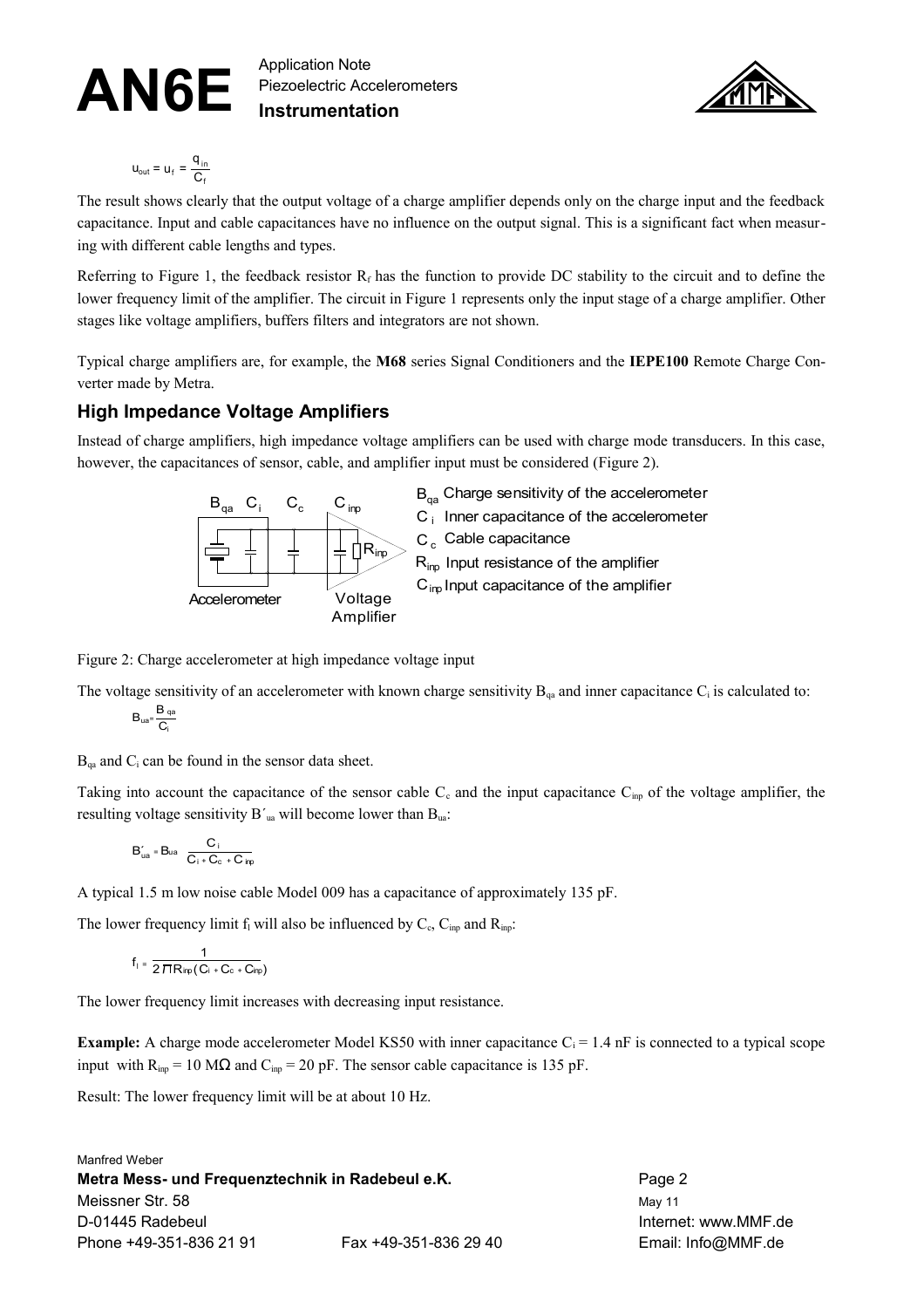Piezoelectric Accelerometers **Instrumentation**



### **IEPE Accelerometers**

A special feature of IEPE transducers is that power supply and measuring signal are transmitted via the same cable. So, an IEPE transducer requires, like a transducer with charge output, only one single-ended shielded cable. [Figure 3](#page-2-0) shows the principle circuit diagram.



<span id="page-2-0"></span>Figure 3: IEPE principle

The integrated sensor electronics is powered with constant current in the range between 2 and 20 mA. A typical value is 4 mA. Some battery powered instruments even work with 1 mA. The constant current Iconst is fed into the signal cable of the sensor. The supply current and the length of the cable may influence the upper frequency limit (compare Application Note AN4E).

The de-coupling capacitor  $C_c$  keeps DC components away from the signal conditioning circuit. The combination of  $C_c$ and  $R_{\text{imp}}$  acts as a high pass filter. Its time constant should be sufficiently high to let all relevant low frequency components of the sensor signal pass.

#### **Important:**

- Under no circumstances a voltage source without constant current regulation should be connected to an IEPE transducer.
- False polarization of the sensor cable may immediately destroy the built-in electronics.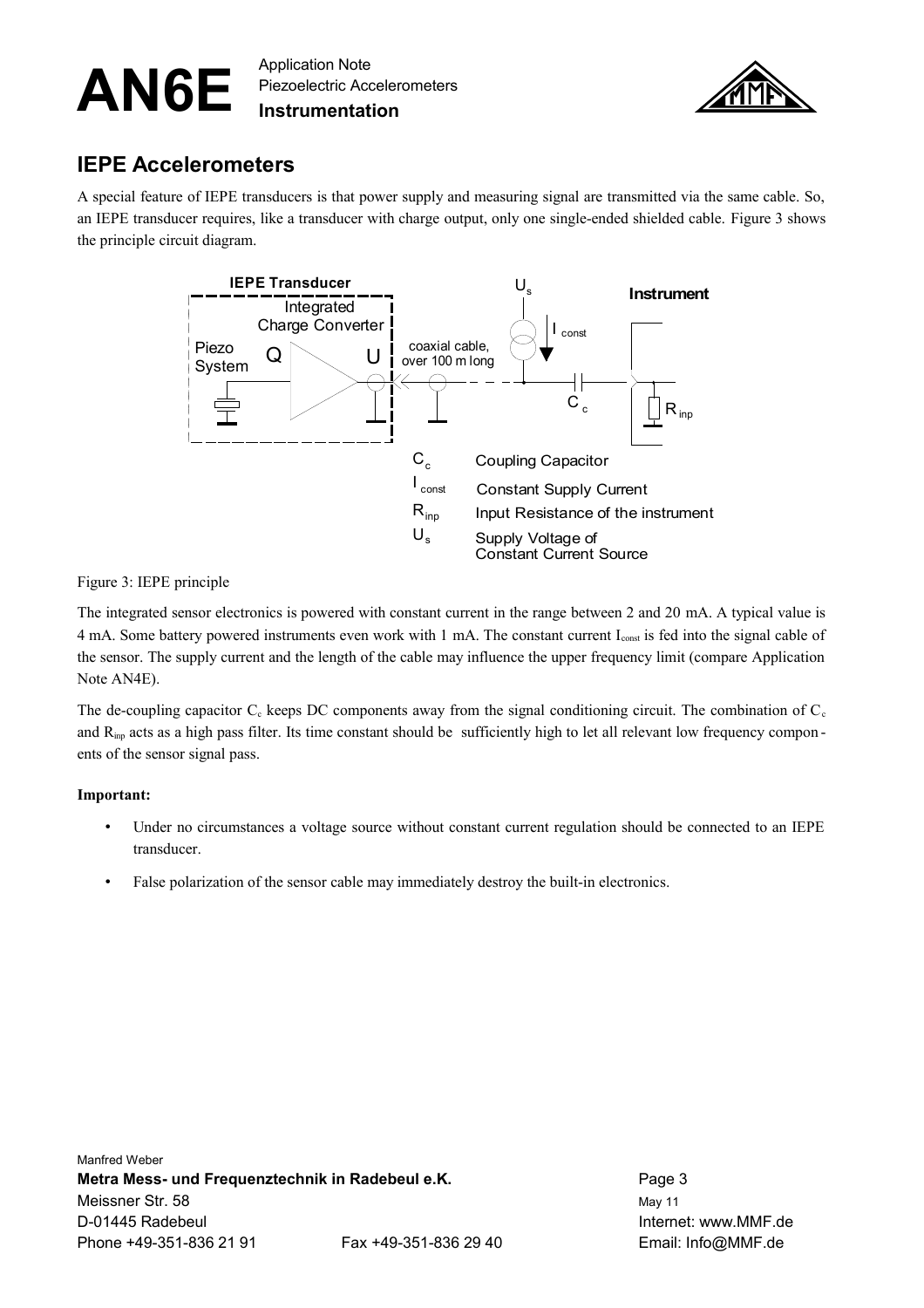

<span id="page-3-0"></span>Figure 4: Dynamic range of IEPE transducers

In [Figure 4](#page-3-0) can be seen that IEPE transducers provide an intrinsic self-test feature. By means of the bias voltage at the input of the instrument the following operating conditions can be detected:

- $U_{BIAS}$  < 0.5 to 1 V: short-circuit or negative overload
- 1 V <  $U_{\text{BIAS}}$  <  $\approx$  18 V: O.K., output within the proper range
- $U_{BIAS}$  > 18 V: positive overload or input open (cable broken or not connected)

A variety of instruments are equipped with a constant current sensor supply. Examples from Metra are the Signal Conditioners of **M68** series, **M108** and **M32**, the Vibration Monitor Models **M12** or the Vibration Calibrating System **VC110**. The constant current source may also be a separate unit, for example Model **M28**.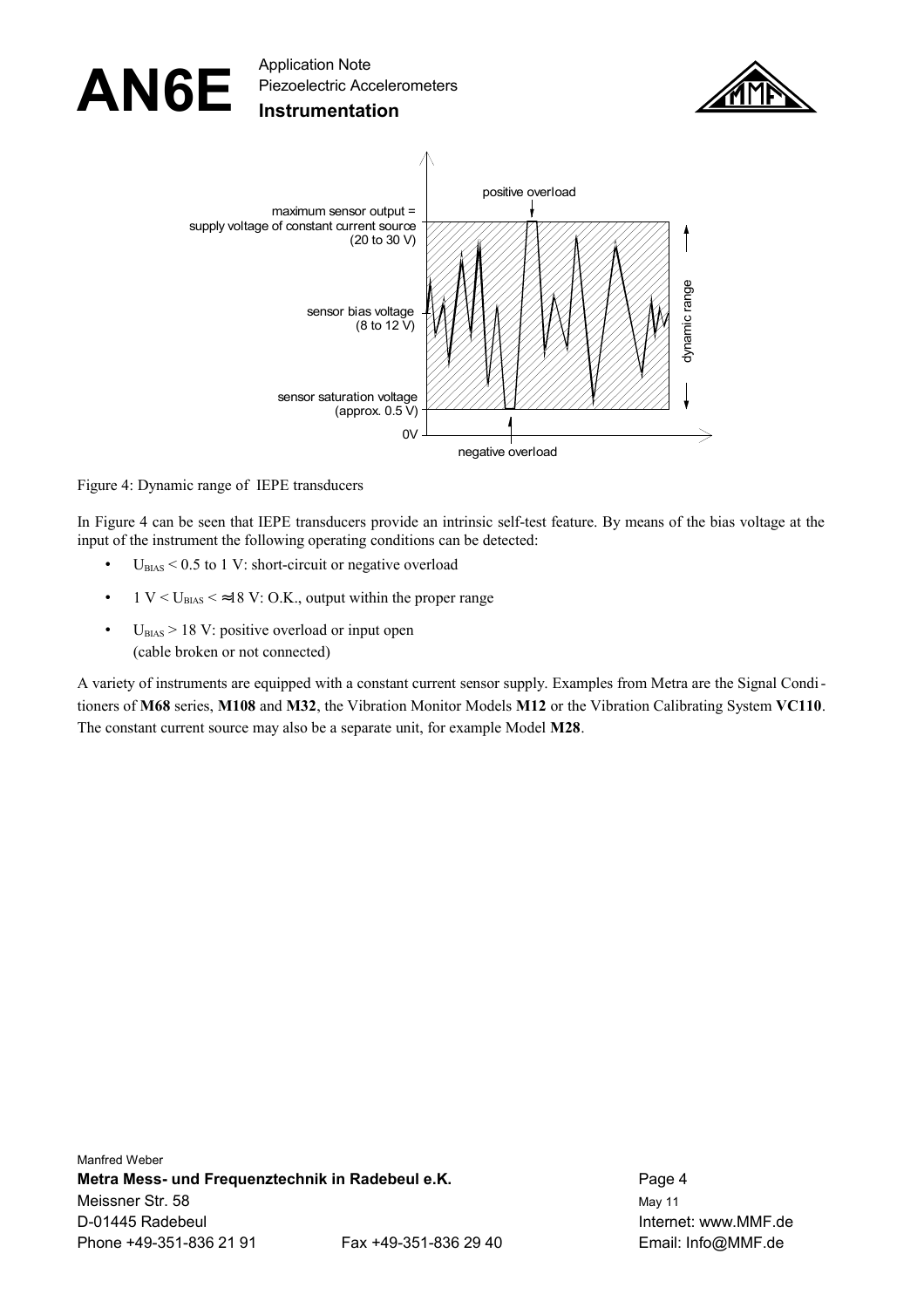Piezoelectric Accelerometers **Instrumentation**



## **Intelligent Accelerometers to IEEE 1451.4**

#### Introduction

The standard IEEE 1451complies with the increasing importance of digital data acquisition systems. IEEE 1451 mainly defines the protocol and network structure for sensors with fully digital output. Part IEEE 1451.4, however, deals with "Mixed Mode Sensors", which have a conventional IEPE compatible output, but contain in addition a memory for an "Electronic Data Sheet". This data storage is named "TEDS" (Transducer Electronic Data Sheet). This data storage is named "TEDS" (Transducer Electronic Data Sheet). The memory of 64 + 256 bits contains all important technical data which are of interest for the user. Due to the restrictions of memory size the data is packed in different coding formats.

The Transducer Electronic Data Sheet provides several advantages:

- When measuring at many measuring points it will make it easier to identify the different sensors as belonging to a particular input. It is not necessary to mark and track the cable, which takes up a great deal of time.
- The measuring system reads the calibration data automatically. Till now it was necessary to have a data base with the technical specification of the used transducers, like serial number, measured quantity, sensitivity etc.
- The sensor self-identification allows to change a transducer with a minimum of time and work ("Plug & Play").
- The data sheet of a transducer is a document which often gets lost. The so called TEDS sensor contains all necessary technical specification. Therefore, you are able to execute the measurement, even if the data sheet is just not at hand.

The standard IEEE 1451.4 is based on the IEPE standard. Therefore, TEDS transducers can be used like common IEPE transducers.

Figure Figure 5 shows the principle of TEDS.

If a constant current source is applied, the sensor will act like a normal IEPE compatible sensor. Programming and reading the built-in non-volatile  $64 + 256$  Bit memory DS2430 is also done via the sensor cable. The communication uses Maxim's 1-Wire<sup>®</sup> protocol [\(www.ibutton.com\)](http://www.maxim-ic.com/products/ibutton/). For data exchange TTL level with negative polarity is used. This makes it possible to separate analog and digital signals inside the sensor by two simple diodes.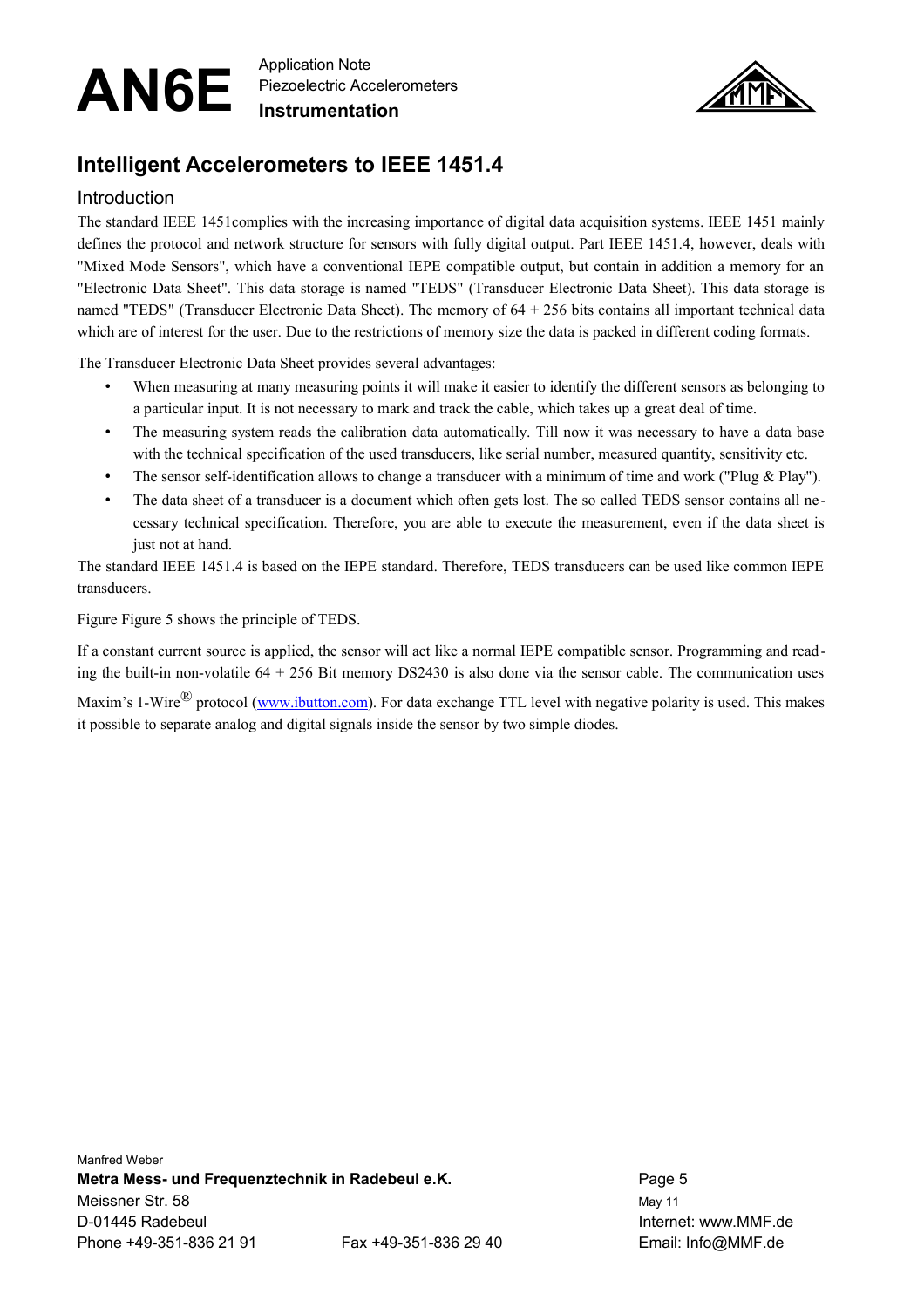

Figure 5: Accelerometer with TEDS to IEEE 1451.4

Metra's 8-channel IEPE signal conditioner M208A provides full TEDS support with automatic transducer sensitivity normalization.